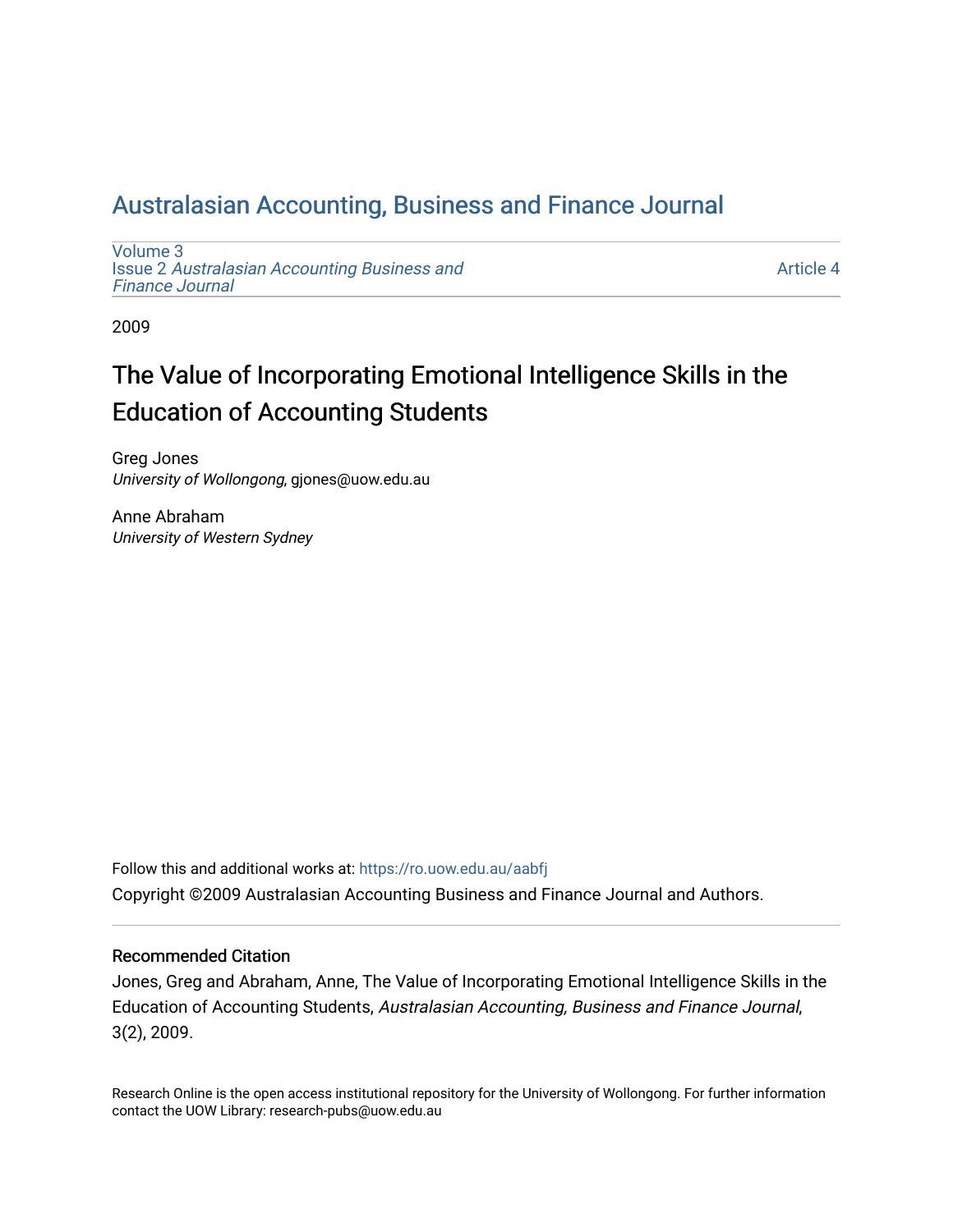## The Value of Incorporating Emotional Intelligence Skills in the Education of Accounting Students

#### **Abstract**

The tasks and skills that are required of accounting practitioners in today's global business environment have changed significantly since the early 1990s. No longer are accounting practitioners required merely to undertake the tasks necessary for information provision, such as bookkeeping, data analysis and tax preparation. Instead, they are now in a more encompassing position which has extended their roles into information facilitation, thus repositioning accountants as knowledge professionals rather than accounting technicians. This in turn suggests a need for a greater emphasis on incorporating components of emotional intelligence in accounting education. However, as accounting students are generally not aware of this expanded role, those who are attracted into accounting courses may not possess the appropriate aptitude that would provide a good foundation for developing the skills now required in the professional accounting environment. Therefore, it is important that the teaching of accounting should incorporate strategies that enable students to understand and the need for developing these necessary, but often missing, competencies. This paper reports on two independent studies conducted at an Australian university which suggest that incorporating emotional intelligence skills into the education of accounting students, by providing a variety of learning environments and tasks, may be beneficial to accounting graduates as they seek employment.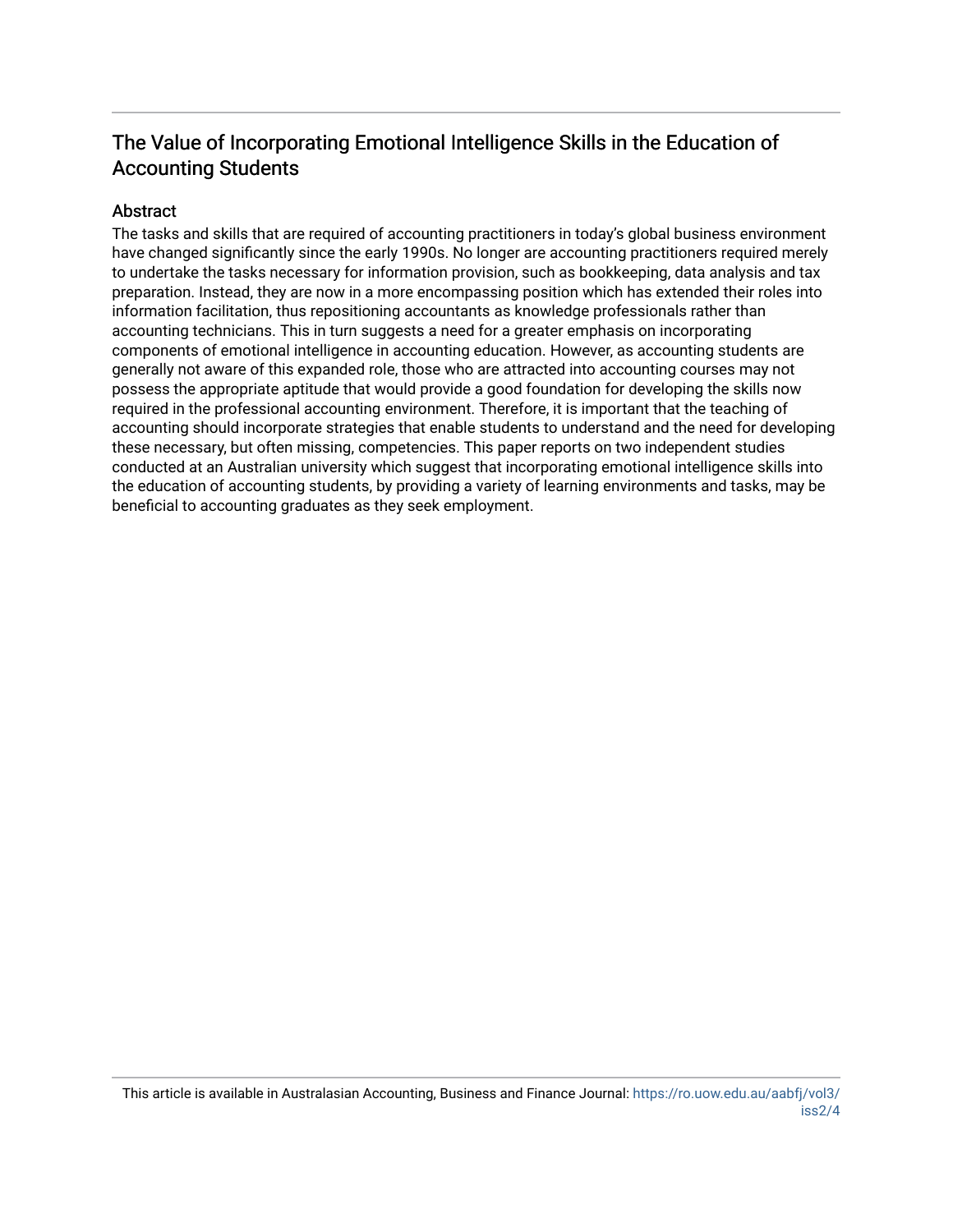

## **The Value of Incorporating Emotional Intelligence Skills in the Education of Accounting Students**

**Greg Jones School of Accounting and Finance, University of Wollongong** 

**Anne Abraham School of Accounting, University of Western Sydney** 

## **ABSTRACT**

The tasks and skills that are required of accounting practitioners in today's global business environment have changed significantly since the early 1990s. No longer are accounting practitioners required merely to undertake the tasks necessary for information provision, such as bookkeeping, data analysis and tax preparation. Instead, they are now in a more encompassing position which has extended their roles into information facilitation, thus repositioning accountants as knowledge professionals rather than accounting technicians. This in turn suggests a need for a greater emphasis on incorporating components of emotional intelligence in accounting education.

However, as accounting students are generally not aware of this expanded role, those who are attracted into accounting courses may not possess the appropriate aptitude that would provide a good foundation for developing the skills now required in the professional accounting environment. Therefore, it is important that the teaching of accounting should incorporate strategies that enable students to understand and the need for developing these necessary, but often missing, competencies.

This paper reports on two independent studies conducted at an Australian university which suggest that incorporating emotional intelligence skills into the education of accounting students, by providing a variety of learning environments and tasks, may be beneficial to accounting graduates as they seek employment.

*Keywords*: emotional intelligence; accounting education; accounting students; accounting practitioners; perceptions

## **INTRODUCTION**

The tasks and skills that are required of accounting practitioners in today's global business environment have changed significantly since the early 1990s. No longer are accounting practitioners required merely to undertake the tasks necessary for information provision, such as bookkeeping, data analysis and tax preparation (Barbera 1996; Fleming 1999; Burns and Scapens 2000; Blewitt 2003; Kelman 2005; Spanyi 2006). Instead, their extended roles, which include information facilitation and strategic analysis, place a greater emphasis on inter-personal communication, thus repositioning accountants as knowledge professionals rather than accounting technicians.

However, students who are attracted into accounting courses may not be aware of this extended role, and hence, not possess the appropriate aptitude that would provide a good foundation for developing the skills now required in the professional accounting environment. It is thus important that the teaching of accounting should enable students to develop these necessary, but often missing, competencies (Corrigan 1997; Albrecht and Sack 2000; Jackson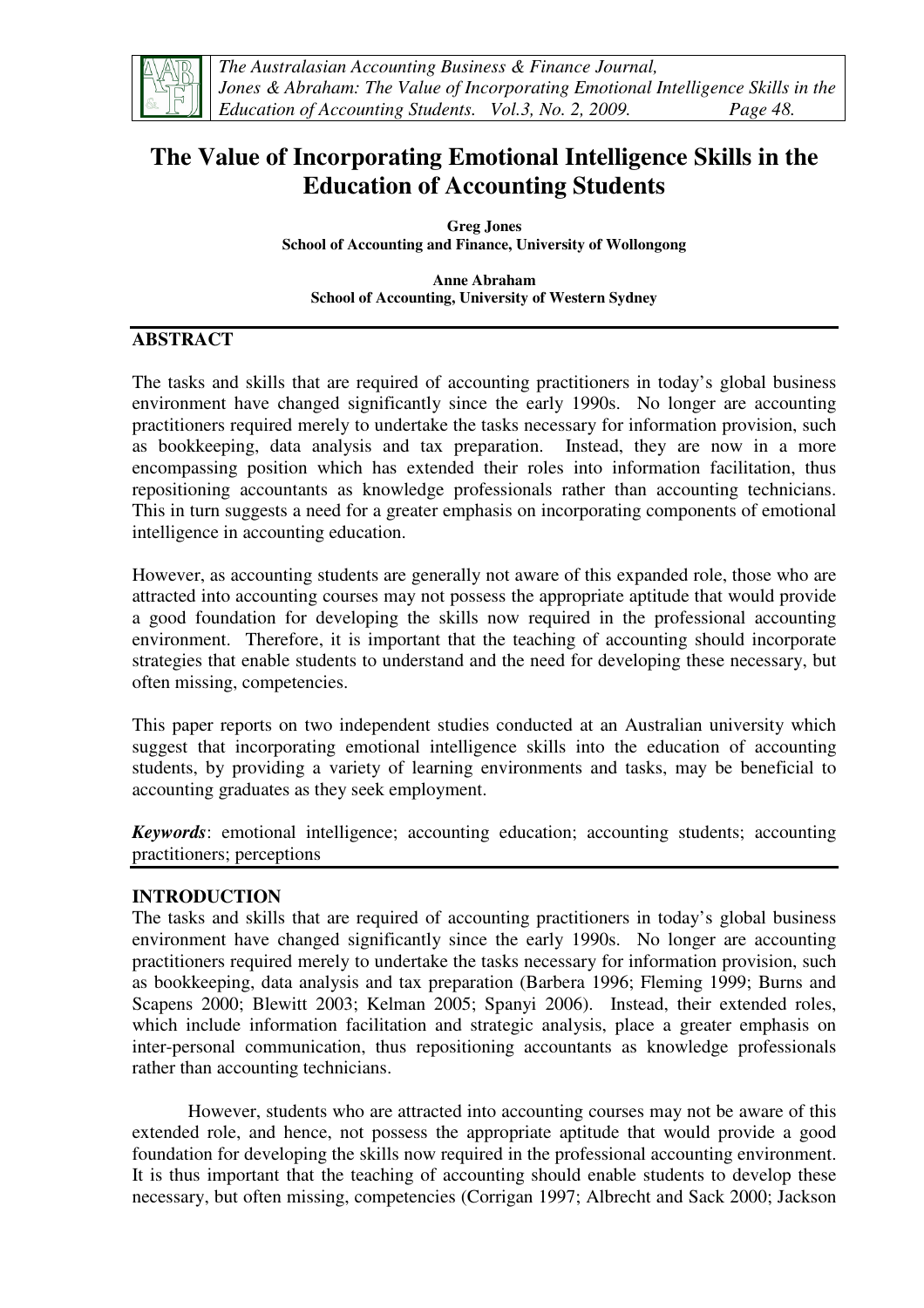

*The Australasian Accounting Business & Finance Journal, Jones & Abraham: The Value of Incorporating Emotional Intelligence Skills in the Education of Accounting Students. Vol.3, No. 2, 2009. Page 49.* 

and Lapsley 2003; Power 2003; Holtzman 2004; Prober 2004; Bailey 2005; Hunton, Stone and Wier 2005; Karr 2005; Yasin, Bayes and Czuchry 2005; Abraham 2006).

Consideration must be given to the implications for accounting education arising from the conflicting requirements and perceptions of the various interest groups. This was demonstrated by the accreditation guidelines for Australian Universities (CPA and ICAA 2005) in which the two Australian professional accounting bodies listed a number of skills that are applied in practice and are valued by employers, including report writing, computer literacy, identifying and organising information, analysis and interpretation of data, and ethical reasoning. In addition, behavioural skills such as flexibility, independence, creativity, and interpersonal skills that give the ability to listen, present views, transfer knowledge, negotiate and collaborate, were deemed of equal importance. These latter skills provide the basis of what has become known as emotional intelligence (Salovey and Mayer 1990; Goleman 1995). Thus, while the traditional technical accounting skills are greatly valued by the profession, there is also recognition that individual interpersonal attributes are highly desired and need to be reinforced and further developed during students accounting education.

The management of accounting education has become increasingly more complex as the business environment continues to evolve. When the accounting role was restricted to the provision of financial information and analysis, accounting education focused on the development and application of accounting and audit knowledge. In the current climate, the acquisition of technical accounting skills is still relevant, but there is an increasing need for accountants to have business management knowledge and skills, a well developed knowledge of information technology, and greater interpersonal skills (French and Coppage 2000). Educators have been accused of placing too much emphasis on the financial and regulatory matters and failing to assist in the development of the necessary skills required by practicing accountants (Barbera 1996; Gammie, Gammie and Cargill 2002). This call for changes in the education of accountants demonstrates that it is important to ensure that all interested parties are operating from the same beliefs.

The purpose of this paper is to highlight how the role of accounting requires a shift in both the way accounting is taught and in the need to attract the types of students who are likely to flourish in the present professional environment. It does this by reporting on two independent studies conducted at an Australian university which suggested that promoting emotional intelligence (EI) by providing a variety of learning environments and tasks may be beneficial to accounting graduates. The next section of the paper provides a review of the literature. The third and fourth sections present the research method, analysis and results for each of the two studies. The relationship of these results is then discussed including the implications for accounting education. The paper concludes with suggestions for enhancing the education of accounting students and directions for further research.

#### **LITERATURE REVIEW**

The literature pertaining to the expanded role of accountants recognises that the shift from mere information provision to extended information facilitation (Burns and Scapens 2000; Power 2003; Yasin, Bayes and Czuchry 2005) has resulted in the need for accounting graduates to be forward thinkers, skilled strategists and team players. This adaptation of the role of accounting practitioners highlights the need for changes to the education of accounting students. Although traditional accounting tasks are still seen as central to organisational operation in terms of monitoring and improving efficiency, the role of an accountant has developed from stereotypical number crunching to encompass a wider need for additional soft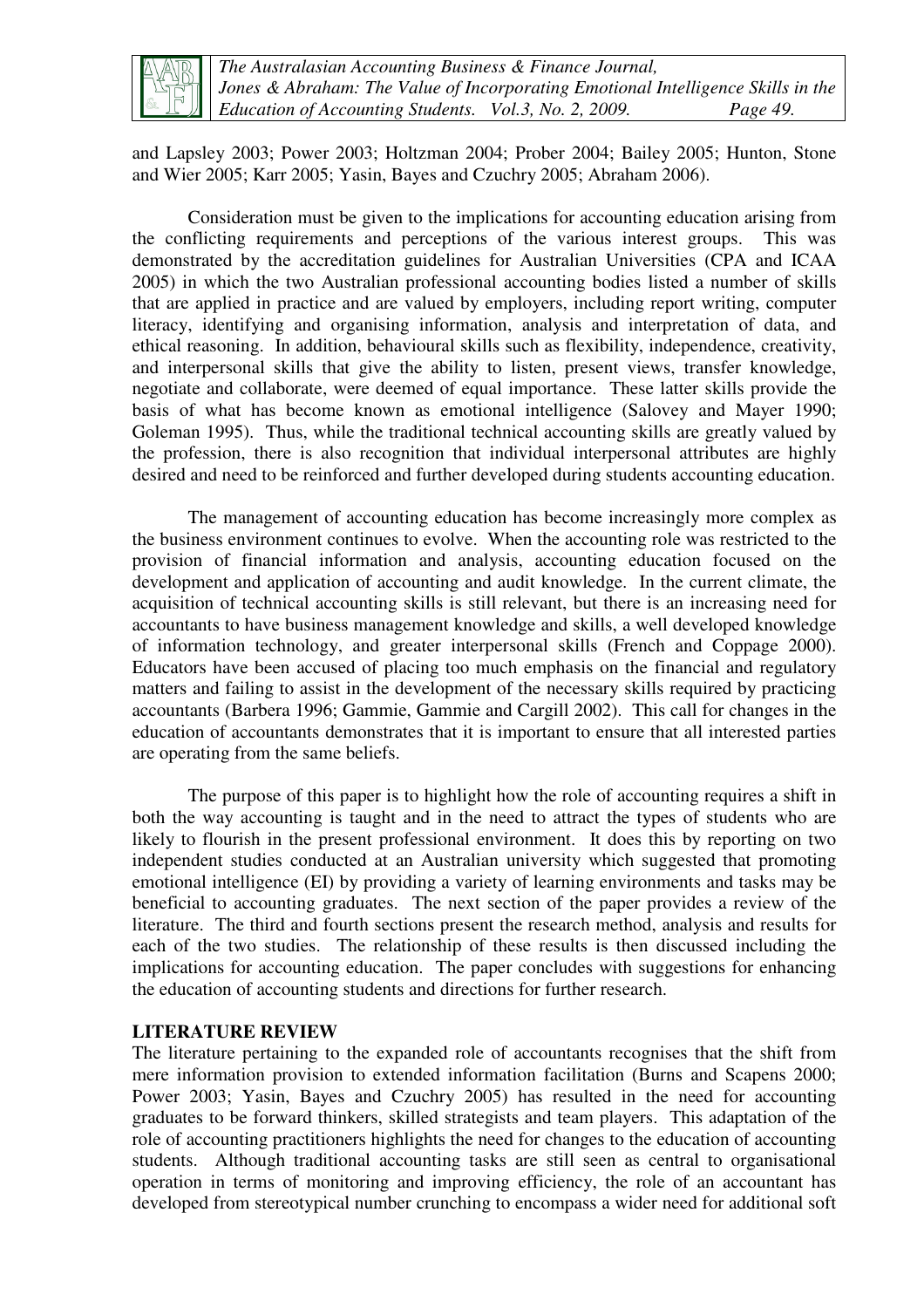

skills, such as people management and communication expertise. These skills and tasks that were not traditionally considered to be necessary for accountants to be successful in the workplace are summarised in Figure 1 (Siegel 2000; Stimpson 2000; Power 2003; Karr 2005).

Recent studies have also addressed the perceptions of students about the activities in which they expect to be engaged as an accounting professional (Jackling and Calero 2006; Jones and Abraham 2006). It was found that "experiences of accounting students of their first course in accounting affect students' perceptions of accounting" (Jackling and Calero 2006, p 434), which therefore has in impact on how the education of accounting may need to be conducted. If the early experiences of accounting students are principally involved with traditional accounting tasks such as data entry, debits and credits, and basic analysis of financial reports, then the perceptions of students are likely to be heavily influenced by these tasks and lead to students developing inaccurate conclusions about the roles undertaken by accounting practitioners. Similarly, students with more exposure to accounting "appear to have a more broadly based view of the attributes required of accountants" (Jackling and Calero 2006, p 434). This suggests that giving students the opportunities to develop more accounting experience may aid them to gain a more accurate picture of the tasks and roles performed as professional accountants.

#### **Figure 1: Additional roles required in today's global accounting environment**

- Effectively communicating with a wide range of people including
	- o clients and co-workers
	- o government instrumentalities
	- $\circ$  legal and other professionals
- Undertaking advisory roles requiring strategic decision making including
	- o proficiency in forward thinking
	- o ability to weigh alternatives and potential outcomes
- Critical analysis of potential opportunities and projects including continually seeking improvement in both methods and effectiveness
- Managing, motivating and inspiring personnel
- Team building expertise including
	- o demonstrating empathy by showing tolerance for people's differences and dealing with their issues fairly
	- o acknowledging and recognising people for their contributions and performance

Thus, educators need to provide students with the opportunities to understand and develop the skills that they will require to succeed in the working environment and educators "have the responsibility to provide their graduates with a strong foundation in both technical and emotional training so that they will be well-rounded individuals, and hence worthy employees, effective managers and dynamic leaders" (Abraham 2006, p 74). One possible way in which students could be provided with the opportunity to develop these types of skills would be to cultivate the development of EI within the accounting cohort by relevant assignments and class interactions.

EI has been popularised in recent times by the books written by Daniel Goleman (1995, 1998, 2007) who built on the work of Salovey and Mayer (1990). Mayer and Salovey (1993) described EI as the ability to perceive emotions accurately; appraise and express emotions; access and/or generate feelings when they generate thought; understand and express emotional knowledge, and regulate emotions to promote emotional and intellectual growth. Similarly, Goleman (1995) defined EI as a set of capacities that include individuals knowing what they are feeling, knowing what others are feeling, managing those feelings in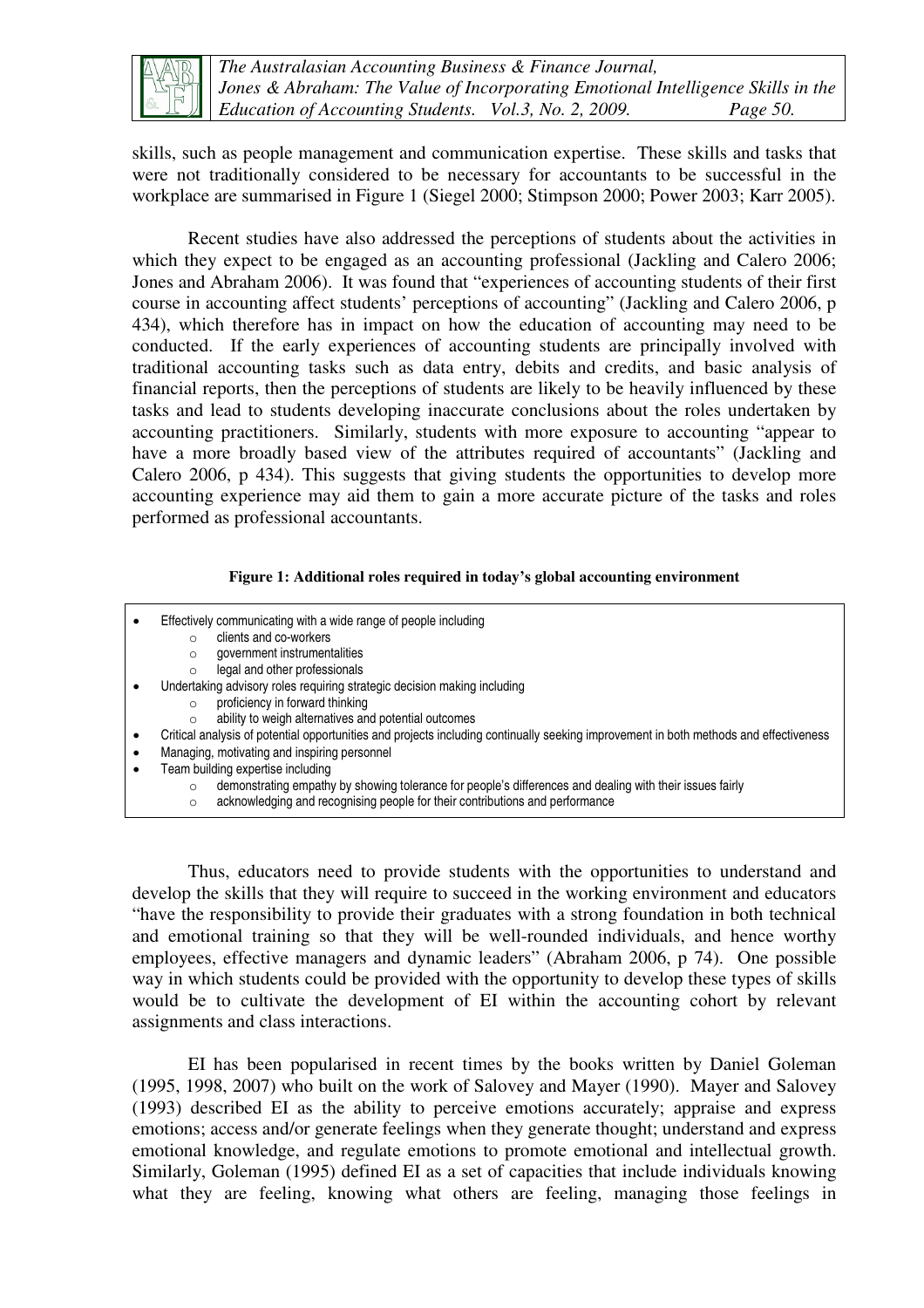

*The Australasian Accounting Business & Finance Journal, Jones & Abraham: The Value of Incorporating Emotional Intelligence Skills in the Education of Accounting Students. Vol.3, No. 2, 2009. Page 51.* 

relationships, and using those feelings to motivate themselves. As the result of interviews of large group of ultra-high achievers, he discovered considerable differences in the level of their IQ, their training and education, and their credentials. However he also determined that there were high levels of consistency in their ability to get along with others, their levels of motivation, and their self-discipline. Therefore, Goleman proposed that while high levels of cognitive thinking enable individuals to get "into the game", and to secure employment in the first place, the possession of "emotional skills allow greater progress at a more rapid rate" (Goleman 1995, p 32). He highlighted this proposition by demonstrating that "people who are better in EI get more out of being better" because they can recognise other people's abilities and assist them in using these to enhance performance and to develop harmony and congruent goals within the working environment (Goleman 1995, p 42).

A number of researchers have mentioned the qualities that are required for graduates to be successful in their particular fields (Hassall, Joyce, Montano and Anes 1999; Austin, Saklofske, Huang and McKenney 2004; Bailey 2005; Daus and Ashkanasy 2005; Hunton *et al.* 2005; Myers and Tucker 2005; Yasin *et al.* 2005; Donohue and Stevensen 2006). As each particular field favoured different qualities, it was expected that people with those qualities were likely to be attracted to those fields. This in turn led to an expectation that disciplines traditionally perceived to require more interaction between the respective profession and the public were more likely to attract people who enjoy that role and, therefore, could be expected to score highest in tests for EI. Cowdroy, Williams, De Graaff and Mauffette (2002) found that graduates expected to be employed within discipline-based organisations, and that often their potential employers have strong links to professional bodies' accreditation of the educational programs. This has led to a confusion of expectations and thus "a major challenge for higher education is to demonstrate relevance and educational quality to an increasingly wide range of stakeholders with conflicting expectations in the name of accountability" (Cowdroy *et al.* 2002, p. 168).

To address the issue of appropriate accounting education, it is necessary to give consideration to the perceptions of the three distinct groups of stakeholders: practitioners, academics and students. An American study by Usoff and Feldman (1998) considered the skills that are important for success in an accounting career, from a student's perspective. The research addressed the relative importance of technical and non-technical accounting skills, as perceived by graduate and undergraduate accounting students. The results suggested that there were differences between the two groups of students with undergraduates having a lower understanding of the importance of non-technical skills than postgraduates. Usoff and Felman also found differences between the genders in relation to the their respective perceptions of the importance of leadership skills. From an Australian perspective there have been several studies of various perceptions of students, academics and practitioners of accounting. Zaid and Abraham (1994) focussed on the perceptions held by these groups regarding the importance of communication skills. De Lange, Jackling and Gut (2006) focussed on the perceptions that accounting graduates have of the emphasis that should be placed on developing technical and generic skills. Watty (2005) considered the quality of accounting education from an academic perspective by conducting a survey of academic accountants, concentrating on the different views of quality in accounting education held by academics. Her results suggested that the education currently being provided in universities does not address the issue of quality but only the compliance with quality assurance and improvement programs, with little focus on the issue of providing students with a quality education.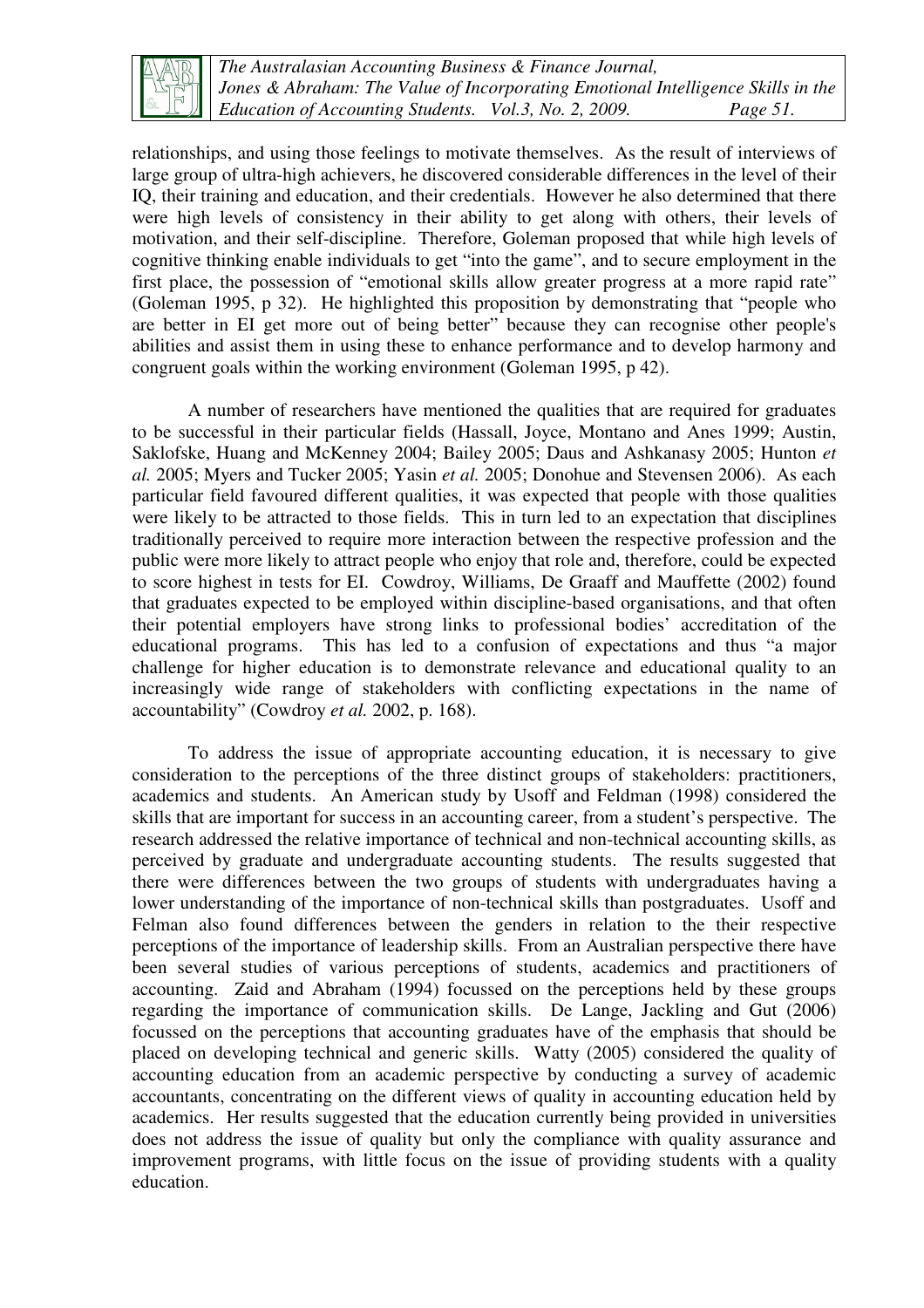

*The Australasian Accounting Business & Finance Journal, Jones & Abraham: The Value of Incorporating Emotional Intelligence Skills in the Education of Accounting Students. Vol.3, No. 2, 2009. Page 52.* 

This paper builds on this work by presenting the results of two independent studies. The first of these investigated the perceptions of the three groups of stakeholders in accounting education in relation to the current role of accountants. Focussing on the need for emotional intelligence skills recognised in this study, the second study specifically addressed the skills required for graduates to be successful in the workplace and the benefit of incorporating these into accounting education.

## **STUDY A: EXPANDING ROLE OF ACCOUNTANTS**

## **Research Method**

The first study surveyed accounting practitioners, academics and final year students to determine each group's perceptions of the roles of accountants into today's global environment. The accounting practitioners were approached at two separate branch meetings of CPA Australia with surveys which were distributed and collected by the function coordinator. CPA meetings were selected as a suitable medium to obtain a cross section of practising accountants, as it was assumed that this group would provide a balanced selection of accounting practitioners, and that they were likely to be current in their knowledge and appreciation of the skills and roles that accounting professionals were required to employ. All academics in the School of Accounting and Finance at an Australian university were asked to participate via an e-mail request and surveys were distributed and collected from the school office to maintain anonymity and confidentiality of data. The student survey was administered on a voluntary basis at the beginning of a third year management accounting lecture.

The research instrument used was a questionnaire developed from a review of the literature. It consisted of 32 questions that determined the importance that survey participants placed on particular characteristics and roles undertaken by accounting graduates on entering the workforce. Participants were asked to rate each item on a 5-point Likert scale, with 5 being very important. The data was initially extracted from the survey then matched, combined and processed using Microsoft Excel. The results were further analysed using nonparametric statistics to discern differences in perceptions between the target groups using SPSS to develop inferential statistics (t-test and F-test) to test the following null hypothesis and its alternative:

### *Hypothesis 1 (null)*

There is no difference in the perceptions of academics, practitioners and students.

### *Hypothesis 1 (alternative)*

There is a difference in the perceptions of academics, practitioners and students.

The alternative hypothesis was further sub-divided into four related hypotheses:

- Ha: Academics' perceptions vary depending on whether or not they have been employed as practising accountants.
- $H<sub>b</sub>$ : Academics and students have different perceptions.
- Hc: Practitioners and students have different perceptions.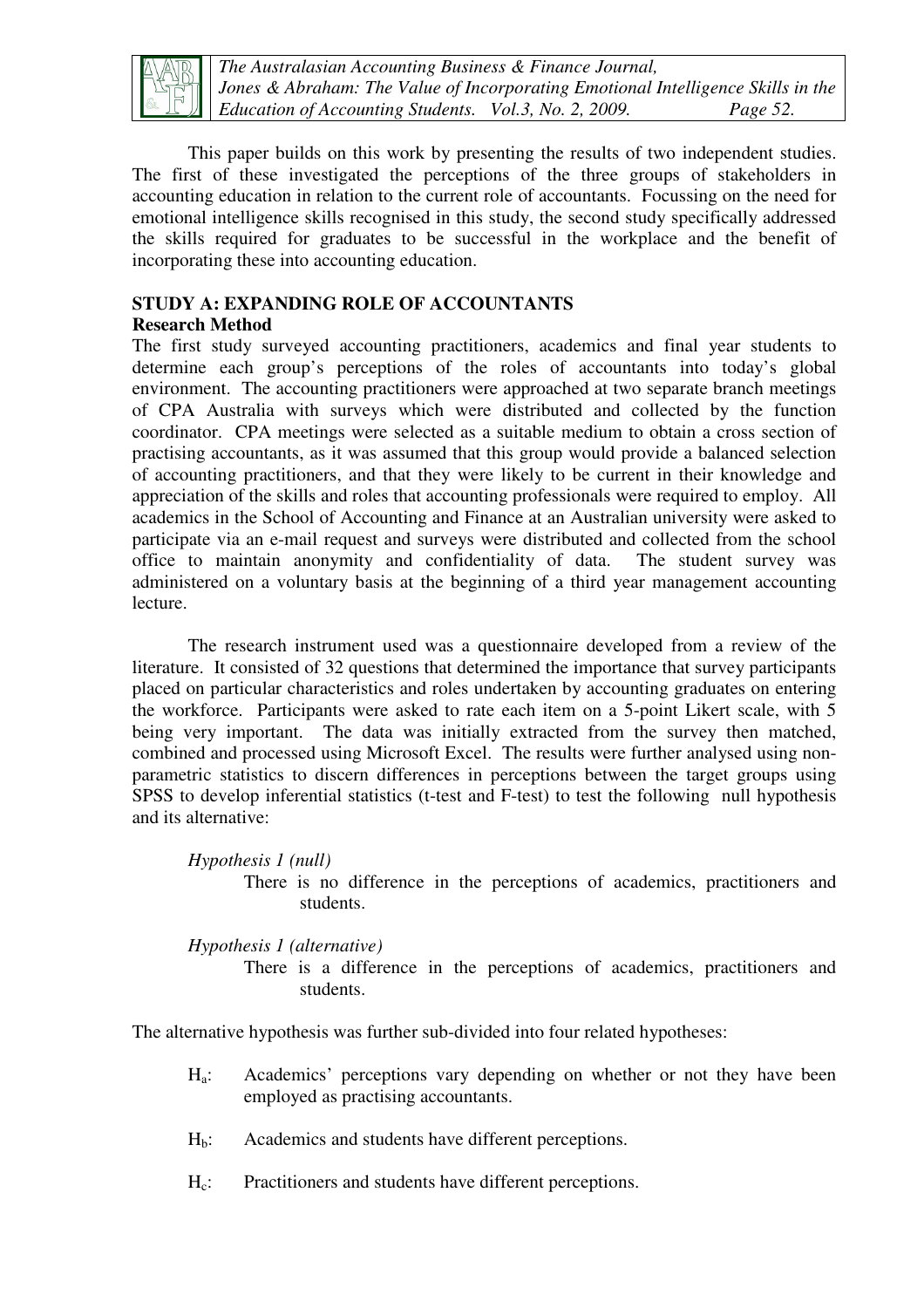

 $H_d$ : Academics and practitioners have different perceptions.

Table 1 provides a summary of the response rates of the participant groups.

#### **Table 1: Participant response rates**

| <b>Participants</b>  | Number surveyed | Useable responses |      |  |  |
|----------------------|-----------------|-------------------|------|--|--|
|                      |                 |                   | $\%$ |  |  |
| Academics            | 31              | 18                | 58%  |  |  |
| <b>Students</b>      | 82              | 69                | 84%  |  |  |
| <b>Practitioners</b> | 28              | 26                | 93%  |  |  |

#### **Analysis and Results**

Academics were separated into two groups: those who had worked as practising accountants and those who had not. Using independent sample testing,  $H_a$  was analysed at a 95% confidence interval. Assuming equal variances, the critical t-value for 16 degrees of freedom was 1.7459 ( $t_{\text{crit}}$ = 1.7459). The results revealed that academics who had been employed as practising accountants ranked personal skills such as self-belief, self-confidence and management skills, significantly higher than those who had not worked as accountants. They also had higher expectations of the importance of information technology, budget, audit and tax roles. Therefore, the null hypothesis is rejected and the alternative hypothesis  $H_a$ accepted, concluding that there is a significant difference in the perceptions of academics, depending on whether or not they have been employed as practising accountants.

| Factor         | <b>Description</b>                                                  |    | <b>Academics</b> |         |    | <b>Practitioners</b> |         |     | <b>Students</b> |         |     | Total |         |  |
|----------------|---------------------------------------------------------------------|----|------------------|---------|----|----------------------|---------|-----|-----------------|---------|-----|-------|---------|--|
|                |                                                                     | n  | mean             | Std dev | n  | mean                 | Std dev | n   | mean            | Std dev | n   | mean  | Std dev |  |
| F <sub>1</sub> | Managerial & accounting<br>functions                                | 66 | 5.32             | 1.19    | 79 | 5.57                 | 1.00    | 199 | 5.21            | 1.15    | 344 | 5.32  | 1.13    |  |
| F <sub>2</sub> | Personal skills such as<br>intelligence, motivation &<br>leadership | 69 | 5.71             | 0.94    | 88 | 5.91                 | 1.06    | 208 | 5.72            | 1.04    | 365 | 5.76  | 1.03    |  |
| F <sub>3</sub> | Academic results &<br>education provided by<br>universities         | 68 | 5.12             | 0.99    | 85 | 5.27                 | 1.43    | 207 | 5.32            | 1.26    | 360 | 5.35  | 1.26    |  |
| F <sub>4</sub> | Group working skills                                                | 61 | 5.51             | 0.98    | 78 | 5.64                 | 0.91    | 200 | 5.48            | 1.12    | 339 | 5.52  | 1.05    |  |
| F <sub>5</sub> | Analysis & ethical<br>standards                                     | 66 | 5.92             | 1.24    | 87 | 6.04                 | 1.08    | 209 | 5.57            | 1.24    | 362 | 5.74  | 1.22    |  |
| F <sub>6</sub> | Community attitudes                                                 | 52 | 4.69             | 1.46    | 85 | 5.17                 | 1.37    | 209 | 5.17            | 1.21    | 346 | 5.10  | 1.30    |  |
| F7             | Data skills                                                         | 60 | 5.70             | 1.27    | 81 | 5.61                 | 1.22    | 197 | 5.49            | 1.07    | 338 | 5.56  | 1.14    |  |
| F <sub>8</sub> | Work experience                                                     | 53 | 5.11             | 1.28    | 88 | 5.68                 | 0.98    | 205 | 5.46            | 1.36    | 346 | 5.47  | 1.27    |  |

**Table 2: Summary descriptions and descriptive statistics for factors by cohort** 

Factor analysis, a technique that determines how well various items relate to each other and then forms them into clusters or factors, was also conducted using SPSS. Factors were used to more efficiently represent outcomes with each factor denoting several different variables (Salkind 2004). Table 2 summarises these factors together with the descriptive statistics for each in relation to the three cohorts. Overall, the eight identified factors explained 71.4 percent of the variances. The variance that was explained by each factor both individually and cumulatively is shown in Table 3.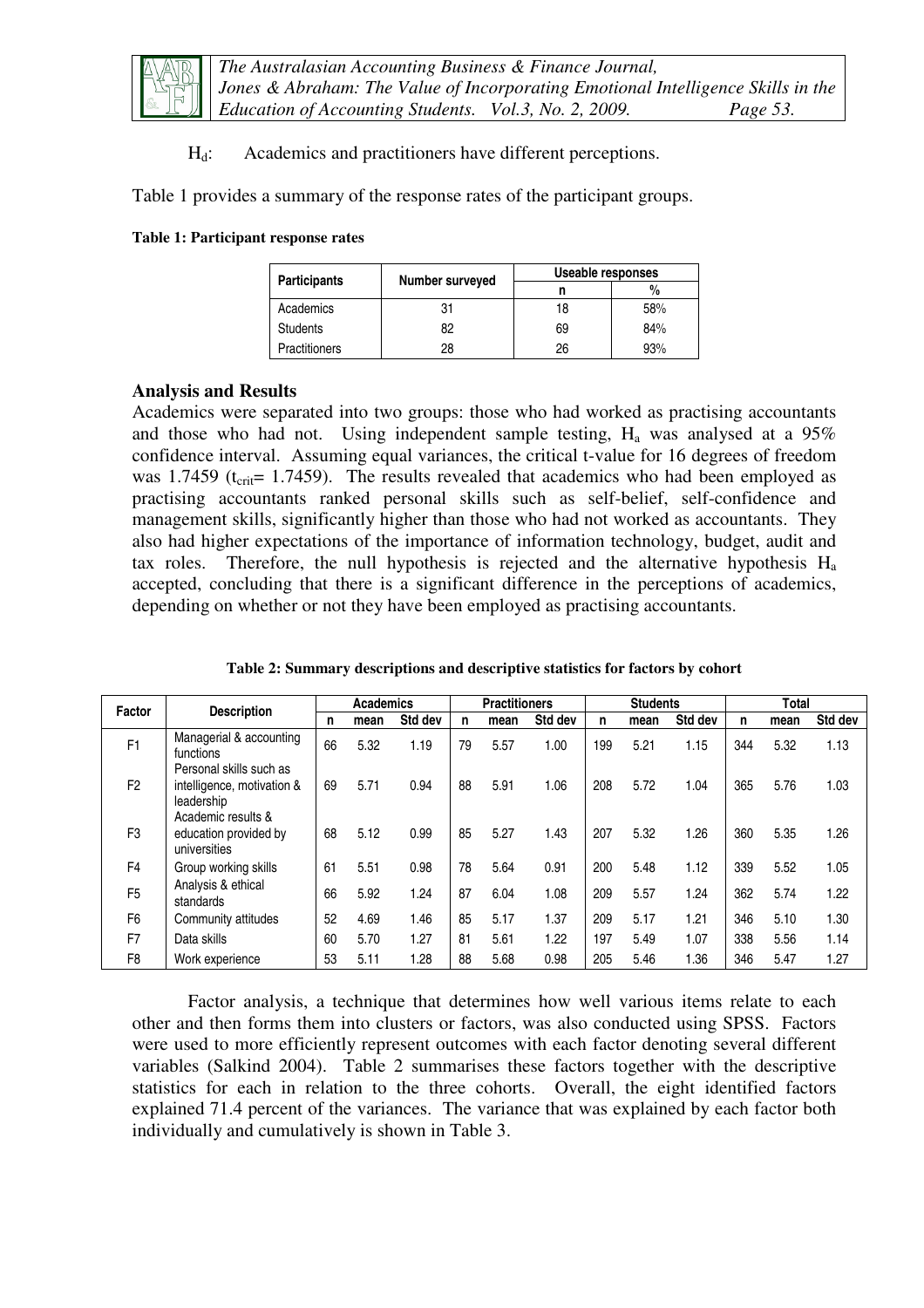

*The Australasian Accounting Business & Finance Journal, Jones & Abraham: The Value of Incorporating Emotional Intelligence Skills in the Education of Accounting Students. Vol.3, No. 2, 2009. Page 54.* 

| Factor         | <b>Description</b>                                               |        | <b>Initial Eigenvalues</b> |        |              | <b>Rotation Sums of Squared Loadings</b> |        |
|----------------|------------------------------------------------------------------|--------|----------------------------|--------|--------------|------------------------------------------|--------|
|                |                                                                  | Total  | % of Variance              | Cum %  | <b>Total</b> | % of Variance                            | Cum %  |
| F <sub>1</sub> | Managerial & accounting functions                                | 11.500 | 35.938                     | 35.938 | 4.589        | 14.341                                   | 14.341 |
| F <sub>2</sub> | Personal skills such as intelligence,<br>motivation & leadership | 2.601  | 8.129                      | 44.068 | 3.483        | 10.884                                   | 25.225 |
| F <sub>3</sub> | Academic results & education<br>provided by universities         | 2.231  | 6.971                      | 51.038 | 2.953        | 9.227                                    | 34.452 |
| F <sub>4</sub> | Group working skills                                             | 1.704  | 5.324                      | 56.362 | 2.816        | 8.800                                    | 43.251 |
| F <sub>5</sub> | Analysis & ethical standards                                     | 1.389  | 4.340                      | 60.702 | 2.723        | 8.508                                    | 51.760 |
| F <sub>6</sub> | Community attitudes                                              | 1.234  | 3.855                      | 64.557 | 2.273        | 7.104                                    | 58.864 |
| F <sub>7</sub> | Data skills                                                      | 1.150  | 3.593                      | 68.149 | 2.216        | 6.926                                    | 65.790 |
| F <sub>8</sub> | Work experience                                                  | 1.048  | 3.277                      | 71.426 | 1.804        | 5.636                                    | 71.426 |

**Table 3: Total variance explained using rotated component matrix** 

Table 4 displays the results of the independent sample test (assuming equal variances) in relation to  $H<sub>b</sub>$ . The perceptions of academics and students differed, with academics placing greater value on academic results, ethics and data analysis while students expectations were higher in relation to the importance of work experience and community attitudes.

|                |                                                             | Levene's Test for<br><b>Equality of Variances</b> |       | t-test for Equality of Means |     |          |          |            |                           |          |  |
|----------------|-------------------------------------------------------------|---------------------------------------------------|-------|------------------------------|-----|----------|----------|------------|---------------------------|----------|--|
|                | <b>Factor and Description</b>                               |                                                   | Sig.  |                              | df  | Sig. (2- | Mean     | Std. Error | 95% Conf Interval of Diff |          |  |
|                |                                                             |                                                   |       |                              |     | tailed)  | Diff     | Diff       | Lower                     | Upper    |  |
| F <sub>3</sub> | Academic results &<br>education provided by<br>universities | 2.859                                             | 0.092 | 1.137                        | 273 | 0.256    | 0.191    | 0.168      | $-0.140$                  | 0.522    |  |
| F <sub>5</sub> | Analysis & ethical<br>standards                             | 1.795                                             | 0.181 | 2.059                        | 273 | 0.040    | 0.360    | 0.175      | 0.016                     | 0.704    |  |
| F <sub>6</sub> | Community attitudes                                         | 4.799                                             | 0.029 | $-2.453$                     | 259 | 0.015    | $-0.480$ | 0.196      | $-0.865$                  | $-0.095$ |  |
| F7             | Data skills                                                 | 0.802                                             | 0.371 | 1.261                        | 255 | 0.208    | 0.208    | 0.165      | $-0.117$                  | 0.532    |  |
| F <sub>8</sub> | Work experience                                             | 2.148                                             | 0.144 | $-1.691$                     | 256 | 0.092    | $-0.350$ | 0.207      | $-0.758$                  | 0.058    |  |

**Table 4: Independent samples test: Academics and Students** 

Table 5 summarises the results (assuming equal variances) for H<sub>c</sub>, demonstrating that the perceptions of practitioners and students differed in a number of ways. Practitioners had higher expectations of the ability of graduates to critically analyse data and also rated the importance of ethical standards more highly. However, students regarded experience and community attitudes of greater importance.

|  |  |  | Table 5: Independent samples test: Practitioners and Students |  |
|--|--|--|---------------------------------------------------------------|--|
|--|--|--|---------------------------------------------------------------|--|

|                               |                              | Levene's Test for<br><b>Equality of Variances</b> |       | t-test for Equality of Means |     |          |             |            |                           |          |  |
|-------------------------------|------------------------------|---------------------------------------------------|-------|------------------------------|-----|----------|-------------|------------|---------------------------|----------|--|
| <b>Factor and Description</b> |                              |                                                   | Sig.  |                              | df  | Sig. (2- | Mean        | Std. Error | 95% Conf Interval of Diff |          |  |
|                               |                              |                                                   |       |                              |     | tailed)  | <b>Diff</b> | Diff       | Lower                     | Upper    |  |
| F <sub>5</sub>                | Analysis & ethical standards | .795                                              | 0.181 | 2.059                        | 273 | 0.040    | 0.360       | 0.175      | 0.016                     | 0.704    |  |
| F6                            | Community attitudes          | 4.799                                             | 0.029 | $-2.453$                     | 259 | 0.015    | $-0.480$    | 0.196      | $-0.865$                  | $-0.095$ |  |
| F7                            | Data skills                  | 0.802                                             | 0.371 | l.261                        | 255 | 0.208    | 0.208       | 0.165      | $-0.117$                  | 0.532    |  |
| F <sub>8</sub>                | Work experience              | 2.148                                             | 0.144 | $-1.691$                     | 256 | 0.092    | $-0.350$    | 0.208      | $-0.758$                  | 0.058    |  |

Table 6 gives the results for  $H_d$  (assuming equal variances). Practitioners have higher perceptions of the importance of discipline based components such as managerial and accounting functions. They also placed greater significance on personal skills, community attitudes and work experience. However, academics emphasised the value of academic results and university education.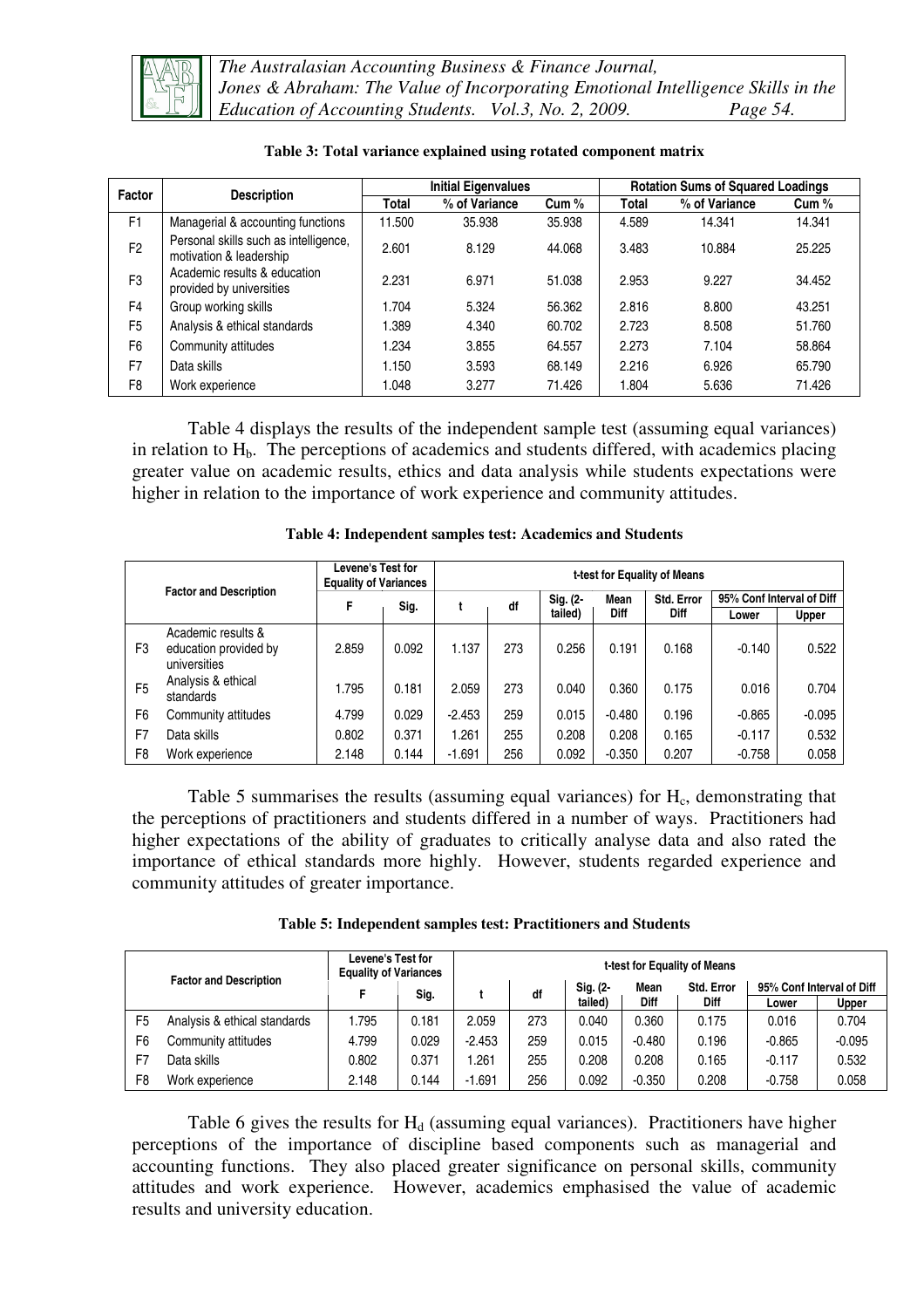

 $\overline{a}$ 

These findings confirm previous research which has found that there are substantial differences in the expectations of stakeholders, about the skills required by accounting graduates (Albrecht and Sack 2000; French and Coppage 2000; Garraway 2006). The results of this study indicate that the students who are currently being attracted to an accounting major often have false expectations of the roles they will be undertaking. This suggests that if the accounting subjects to which all students are exposed as part of a common first year core in their commerce or business degree could provide a more encompassing perspective of relevant accounting tasks, then students would be a in better position to gauge their suitability to become accountants. Similarly, enabling students who would not previously have considered accounting as a major to understand the likely roles that they would undertake in the profession may attract those with the skills and abilities congruent with the needs of the profession to study accounting.

|                |                                                                     | Levene's Test for<br><b>Equality of Variances</b> |       |          |                              |       |          | t-test for Equality of Means |          |                           |  |  |  |
|----------------|---------------------------------------------------------------------|---------------------------------------------------|-------|----------|------------------------------|-------|----------|------------------------------|----------|---------------------------|--|--|--|
|                | <b>Factor and Description</b>                                       |                                                   |       |          |                              | Sig.  | Mean     | Std. Error                   |          | 95% Conf Interval of Diff |  |  |  |
|                |                                                                     | F                                                 | Sig.  |          | df<br>(2-<br>Diff<br>tailed) |       |          | Diff                         | Lower    | Upper                     |  |  |  |
| F <sub>1</sub> | Managerial & accounting<br>functions                                | 2.317                                             | 0.130 | $-1.384$ | 143                          | 0.168 | $-0.251$ | 0.182                        | $-0.611$ | 0.108                     |  |  |  |
| F <sub>2</sub> | Personal skills such as<br>intelligence, motivation &<br>leadership | 0.002                                             | 0.964 | $-1.227$ | 155                          | 0.222 | $-0.199$ | 0.162                        | $-0.519$ | 0.121                     |  |  |  |
| F <sub>3</sub> | Academic results & education<br>provided by universities            | 4.236                                             | 0.041 | 1.201    | 151                          | 0.232 | 0.244    | 0.203                        | $-0.158$ | 0.646                     |  |  |  |
| F <sub>6</sub> | Community attitudes                                                 | 0.482                                             | 0.489 | $-1.909$ | 135                          | 0.058 | $-0.472$ | 0.248                        | $-0.962$ | 0.018                     |  |  |  |
| F8             | Work experience                                                     | 0.890                                             | 0.347 | $-2.971$ | 139                          | 0.003 | $-0.569$ | 0.191                        | $-0.947$ | $-0.190$                  |  |  |  |

**Table 6: Independent samples test: Academics and Practitioners** 

Study A demonstrated that there were deficiencies in students' perceptions of the roles and tasks of professional accountants. Study B evaluated whether the incorporation of EI skills in the accounting curriculum could be useful for addressing the expanded needs of the profession.

### **STUDY B: THE LINK WITH EMOTIONAL INTELLIGENCE Research Method**

The second study considered whether accounting students were provided with the opportunities to develop EI and if promoting EI development could improve student-learning outcomes and enable students to acquire the skills required in the professional environment. It also attempted to determine if there were any factors that may influence the development of EI. The research instrument used for the second study was an adaptation of the Schutte, Malouff, Hall, Haggerty, Cooper, Golden and Dornheim (1998) tool,  $1$  incorporating a number of additional questions to determine the level of understanding participants had about EI. Surveys were distributed to one hundred and four academics at an Australian university. Initial responses were received from thirty-two academics and after follow up this number was increased to thirty-seven, giving a response rate of 35.5%, which is sufficient to provide statistically valid information (Black 2004; Salkind 2004). Table 7 provides an overview of

<sup>&</sup>lt;sup>1</sup> This survey tool what based on the Multifactor Emotional Intelligence Scale (MEIS) developed by Mayer and Salovey (1993).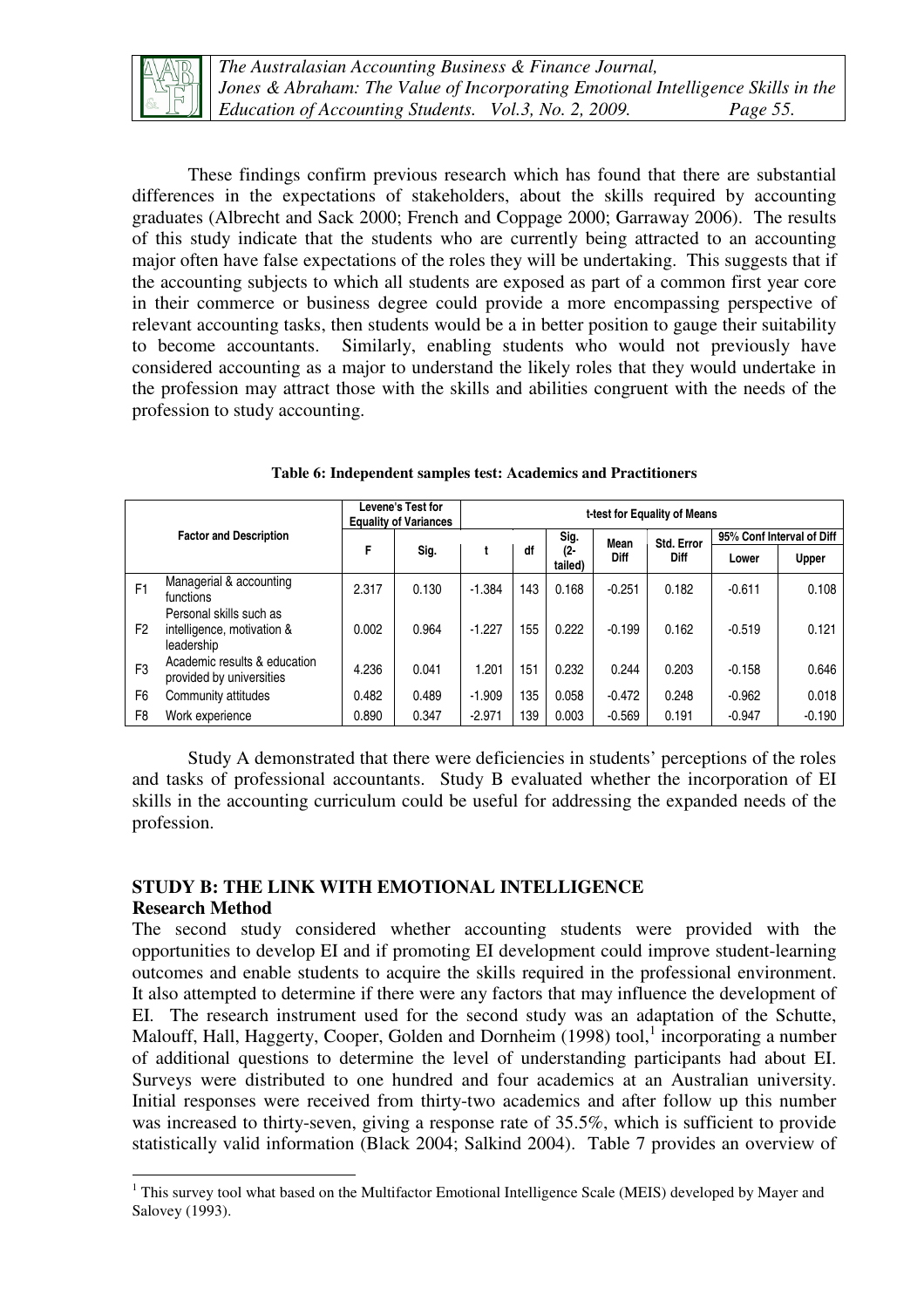

*The Australasian Accounting Business & Finance Journal, Jones & Abraham: The Value of Incorporating Emotional Intelligence Skills in the Education of Accounting Students. Vol.3, No. 2, 2009. Page 56.* 

the profile of the respondents. Academics surveyed in this study came from a number of separate disciplines. This led to the following null hypothesis and its alternative:

*Hypothesis 2 (null)* 

There is no difference in the EI of academics from different disciplines.

*Hypothesis 2 (alternative)* 

There is a difference in the EI of academics from different disciplines.

Goleman (1998) suggested that exposure to a variety of situations may increase an individual's capacity to empathise with others, leading to the third hypothesis and its alternative:

*Hypothesis 3 (null)* 

There is no difference in EI between academics who have worked as practitioners outside academia and those who have not.

*Hypothesis 3 (alternative)* 

There is a difference in the EI between academics who have worked as practitioners outside academia and those who have not.

| Category                | Number in each category | % in each category |
|-------------------------|-------------------------|--------------------|
| Discipline              |                         |                    |
| Accounting              | 12                      | 32                 |
| Economics               | 8                       | 22                 |
| Finance                 | 5                       | 14                 |
| Management              |                         | 19                 |
| Marketing               | $rac{5}{37}$            | 14                 |
| Total                   |                         | 100                |
| Gender                  |                         |                    |
| Male                    | 19                      | 51                 |
| Female                  | $\frac{18}{37}$         | <u>49</u>          |
| Total                   |                         | 100                |
| Practitioner experience |                         |                    |
| Yes                     | 27                      | 73                 |
| No                      | $\frac{10}{37}$         | <u> 27</u>         |
| Total                   |                         | 100                |
| Current academic level  |                         |                    |
| A: Assoc. Lecturer      | 10                      | 27                 |
| <b>B:</b> Lecturer      | 12                      | 32                 |
| C: Senior Lecturer      | 7                       | 19                 |
| D: Assoc. Professor     | 5                       | 14                 |
| E: Professor            | $\frac{3}{37}$          | 8                  |
| Total                   |                         | 100                |

**Table 7: Profile of respondents in Study B** 

#### **Analysis and Results**

The results of EI score by discipline, provided in Table 8, demonstrated that there was a difference between the disciplines. While those from economics and finance returned lower EI scores as was perhaps expected due to the nature of those disciplines, the management discipline rated second lowest, and accounting rated second, despite it traditionally being seen as providing the backroom people who are not required to need many of the skills associated with EI. Thus while the null hypothesis for H2 is rejected, and the alternative accepted, the results appeared to be inconclusive in relating disciplines to EI.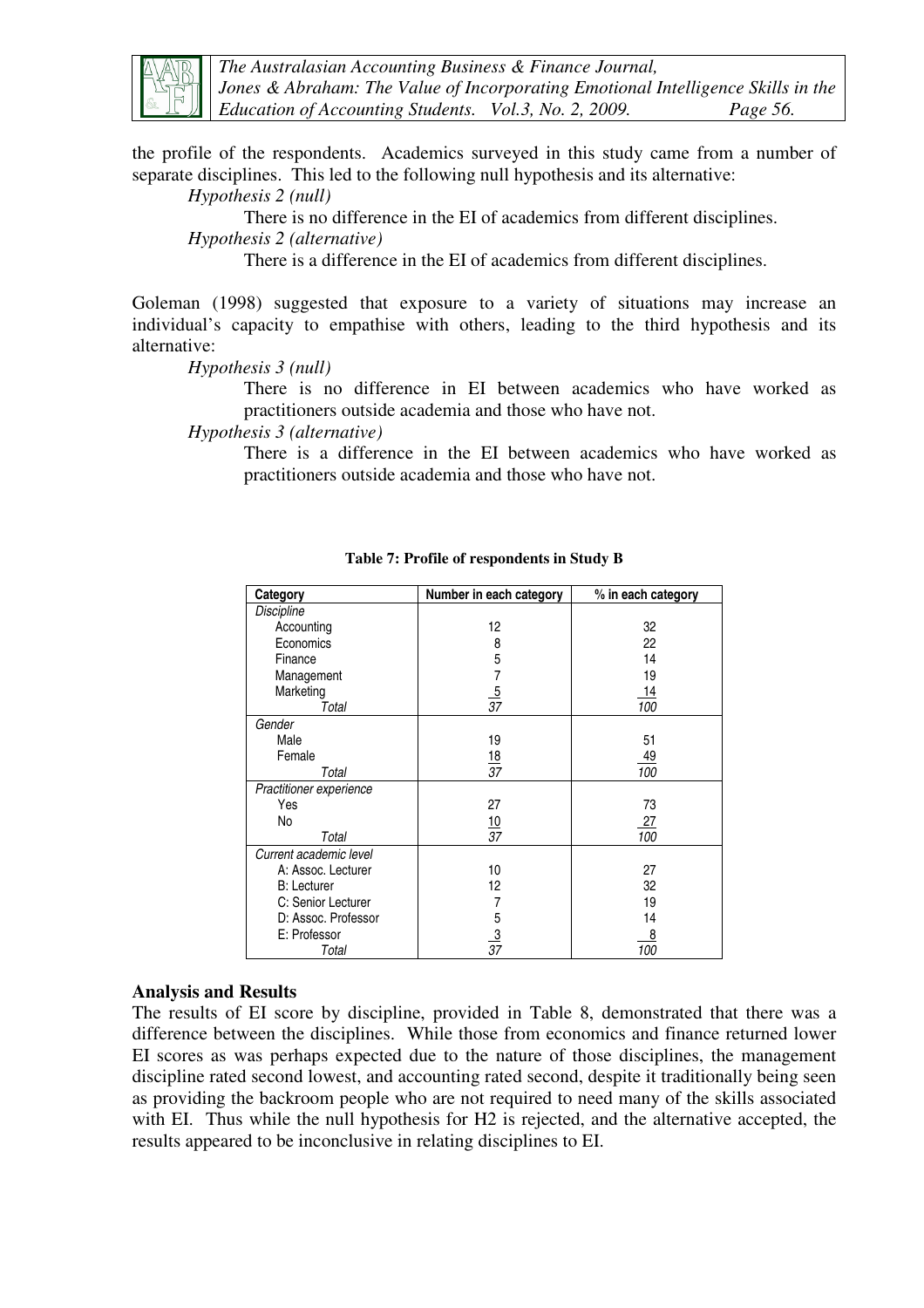

| <b>Discipline</b> | Average Score (out of 5) | $%$ Score |
|-------------------|--------------------------|-----------|
| Marketing         | 4.000                    | 80.00     |
| Accounting        | 3.812                    | 76.24     |
| Finance           | 3.651                    | 73.02     |
| Management        | 3.564                    | 71.28     |
| Economics         | 3.458                    | 69.16     |

| Table 8: Average EI score on 5-point Likert scale by discipline |  |  |  |
|-----------------------------------------------------------------|--|--|--|
|                                                                 |  |  |  |

Additional analysis of the survey data indicated that respondents who had only worked in the area of academia, and not in their respective professional practitioner situations scored lower EI levels than their counterparts who had worked in the professional workplace at some time. This leads to rejection of the null hypothesis for H3, and acceptance of the alternative, that there is a difference in EI between those academics who have also worked as practitioners and those who have not. Such a result suggests that exposure to the working environment may assist individuals to understand themselves and enhance their ability to appreciate the need for EI in the working environment. Alternatively, these results may suggest that wider ranges of experience may be the influencing factor. Therefore, those individuals who have worked in a variety of areas and environments, and not merely gained experience within one restricted field may have discovered that they needed to develop additional skills.

In relation to gender differences, it was found that females scored higher in most areas but not all, and that males presented higher scores in questions related to their development, situational learning and abilities. This is consistent with the discovery reported by Beyer and Bowden (1997) that females tended to underestimate their performance levels, that their confidence levels were lower than their male counterparts and that they were likely to be more conservative in evaluating their confidence levels than males. The results where statistically significant variances occurred were most commonly analyses of individual feelings. EI is most often evaluated by self-assessment tests, and these results indicate that it may not be the most appropriate method if self-assessment is also affected by gender. These types of tests have the potential to be influenced by individuals consciously, or unconsciously, giving the type of response they believe is expected, or trying to present themselves in a good light (Petrides and Furnham 2000). If females are more likely to undervalue their performance, and additionally, possess less confidence, then they are likely to have low expectations of their EI, which can lead to poor performance and thus provide a self fulfilling behaviour pattern that impacts on their ability to maximise emotional growth (Beyer and Bowden 1997, p 125) cited in Petrides, Furnham and Martin (2004).

The results of the study also indicated that as the academic level of the respondents progressed there was a consistent reduction in the self-assessed level of EI. This appeared to be counter-intuitive, leading to further data analysis. Initially it was suspected that fewer academics at higher levels may have worked in the professional environment. A review of the raw data determined that this suspicion was incorrect and that the group with the least experience in the accounting professional environment were the level A academics, who also exhibited the highest levels of EI. The data also indicated that the longer the respondents had worked in academia (and hence the further they have generally advanced in their career) the greater the negative impact on their EI score. These results appear to suggest that working within one type of environment may restrict the development of EI skills, and that exposure to a variety of working environments may create the opportunity to enhance EI levels. These conclusions, while reasonable should be considered with care, as while the sample group is sufficient to be able draw valid results for disciplines overall, as the academic level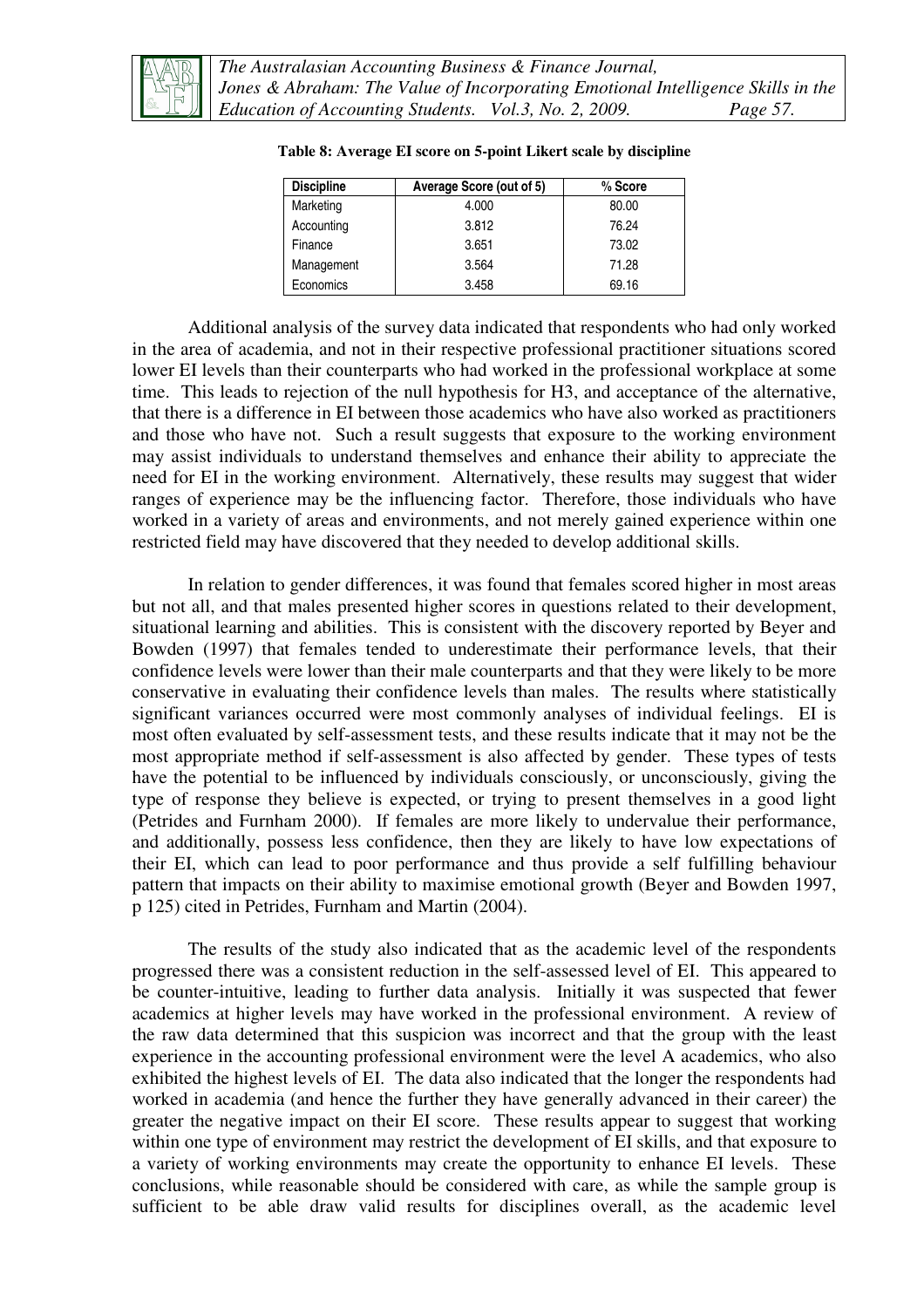

*The Australasian Accounting Business & Finance Journal, Jones & Abraham: The Value of Incorporating Emotional Intelligence Skills in the Education of Accounting Students. Vol.3, No. 2, 2009. Page 58.* 

progresses, the number of participants declines and at the higher levels only includes five level D, and three level E individuals, which impacts upon, and reduces the validity of these results. However the results draw attention to the possible impact of individuals working within one area and reducing development of EI skills, and also indicate the need for additional research in this area.

### **IMPLICATIONS OF EI FOR ACCOUNTING EDUCATION**

This research has indicated that there should be greater importance placed upon the value of experience for improving EI and developing the skills required by accounting practitioners. The literature has proposed that EI is essential to the development of graduate attributes and also of great value to future success in the professional working environment. Yet there are a number of issues that are still to be resolved, particularly in respect to the current measurement tools that exist for evaluating EI levels in individuals. There are problems with the use of self-assessment measurement tools, particularly in relation to the potential for the different genders to assess themselves differently from different bases. Additionally, ways in which to encourage EI development in students needs to be further considered and developed. Resolution of these problems is necessary to enable greater acceptance of EI, and to create training tools to develop EI skills.

The skills associated with EI are also the skills that the accounting profession suggest should be possessed by accounting graduates. To be able to develop these skills it is first necessary to be able to accurately test and measure EI. Many of the graduate qualities and generic attributes (which are described as important by universities), appear to be closely related to the skills that are displayed by those that exhibit high EI. Therefore, it is desirable to be able to accurately and validly test and measure EI as those tests would also indicate whether students had attained the desired graduate qualities. Similarly, there seems to be a need to provide academics with the knowledge and skills to enhance and encourage development of EI in their students.

In terms of encouraging EI, this research has also highlighted other factors that may be relevant to enhancing EI skills in individuals. Academics who had worked in a professional practice environment at some time exhibited higher EI. Likewise those who had spent long periods in academia had reduced levels of EI. This suggests that variety of experience may be a factor in developing emotional skills. In relation to teaching EI, it is probable that academics with higher levels of EI are more likely to be able to encourage EI development in their students, as they possess the types of skills that they would be trying to impart. By demonstrating these skills to their students they can provide examples from which students can enhance their own skills. Therefore, improving the knowledge of EI and exploring ways in which it can be developed in academics, may be likely to increase EI levels of academics and hence EI levels of students. Additionally, if variety of experience is a factor in developing EI, then teaching needs to include methods of incorporating and replicating the experience that students are likely to encounter once they leave university.

### **CONCLUSION**

Incorporating EI skills in the education of accounting students appears to be one way that educators can provide graduates with the skill set needed to be successful in the working environment. The issues in respect of the validity of the current measurement tools being used for evaluating EI levels in individuals suggests the need for additional research and data to enhance the current acceptance of EI as an appropriate tool for measuring intelligence. Self assessment of EI has a number of problems such as individuals over or understating their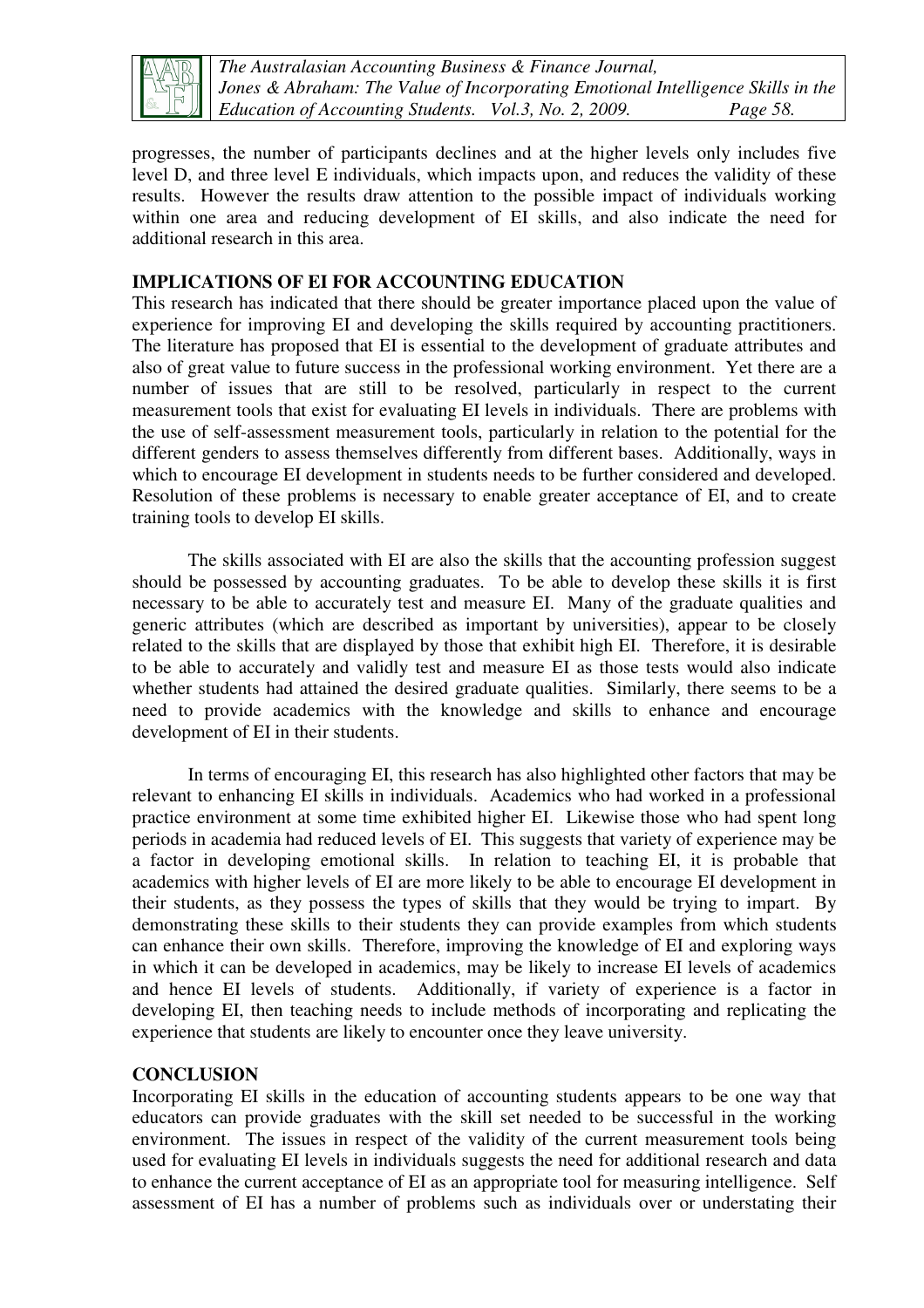

*The Australasian Accounting Business & Finance Journal, Jones & Abraham: The Value of Incorporating Emotional Intelligence Skills in the Education of Accounting Students. Vol.3, No. 2, 2009. Page 59.* 

responses. This may be affected by gender or the respondent's level of confidence. It may also be affected if the respondent is trying to present a more favourable result. This research has suggested that experience in a variety of areas may have a positive impact on EI levels and there is a need to further evaluate the importance of this factor.

As the literature from the profession has suggested that particular EI skills are important for workplace success, then evaluating the EI levels of students prior to admission into an accounting degree may indicate the types of skills that the students already possess, and highlight their particular needs when providing opportunities for them to enhance those skills. Those with higher EI levels may enjoy more success in the professional accounting working environment than those with higher EQ levels alone. Thus providing students with the opportunity to develop and enhance EI as part of their accounting education may directly impact on their future performance.

#### **REFERENCES**

- Abraham, A. (2006) "The need for integration of emotional intelligence skills in business education" *Business Renaissance Quarterly,* 1(3): 65-79.
- Albrecht, W.S. and Sack, R.J. (2000) "Accounting education: Charting the future through a perilous future" *Accounting Education,* 16 (Accounting Education Series): 1-73.
- Austin, E.J., Saklofske, D.H., Huang, S.H.S. and McKenney, D. (2004) "Measurement of trait emotional intelligence: Testing and cross-validating a modified version of Schutte et al.'s (1998) measure" *Personality and Individual Differences,* 36(3): 555-62.
- Bailey, B.J. (2005) "Your career: A developing situation" *AFP Exchange*: 22-23.
- Barbera, M. (1996) "The future" *Chartered Accountants Journal of New Zealand,* 75(11): 20-24.
- Beyer, S. and Bowden, E.M. (1997) "Gender differences in self-perceptions: Convergent evidence from three measures of accuracy and bias" *Personality and Social Psychology Bulletin* 23(2): 157-172.
- Black, K.U. (2004) *Business statistics for contemporary decision making*. Hoboken, NJ: Wiley.
- Blewitt, A. (2003) "Brave new world" *CA Charter,* 74(1): 37-39.
- Burns, J. and Scapens, R. (2000) "Role rehearsal" *Management Accounting,* 78(5): 17-18.
- Corrigan, J. (1997) "The new world cometh: The accountant as in-house adviser" *Australian Accountant,* 67(2): 14-17.
- Cowdroy, R., Williams, A. De Graaff, E. and Mauffette, Y. (2002) "Resolving relevance, quality and quality assurance: A transitional criteria approach" *2002 HERDSA Conference Proceedings,* 168-176.
- CPA and ICAA (2005) *"CPA Australia and The Institute of Chartered Accountants in Australia accreditation guidelines for universities"* CPA Australia and The Institute of Chartered Accountants in Australia: 1-38.
- Daus, C.S. and Ashkanasy, N.M. (2005) "The case for the ability-based model of emotional intelligence in organizational behavior" *Journal of Organizational Behavior,* 26(4): 453-66.
- De Lange, P., Jackling, B. and Gut, A. (2006). "Accounting graduates' perceptions of skills emphsis in undergraduate courses: an investigation from two Victorian universities." *Accounting and Finance* 46(3): 365-386.

Donohue, R. and Stevensen, L. (2006) "IQ or EQ?" *Monash Business Review,* 2(2): 18-19.

Fleming, P.D. (1999) "Steering a course for the future" *Journal of Accountancy,* 188(5): 35-39.

- French, G.R. and Coppage, R.E. (2000) "Educational issues challenging the future of the accounting profession" *Ohio CPA Journal* 59(3): 69-73.
- Gammie, B., Gammie, E. and Cargill, E. (2002) "Personal skills development in the accounting curriculum" *Accounting Education* 11(1): 63-78.
- Garraway, J. (2006) "Creating productive interactions between work and the academy" *Higher Education,* 52(3), 447-464.
- Goleman, D. (1995). *"Emotional Intelligence."* Bantum Books: New York.
- Goleman, D. (1998). *"Working with emotional intelligence."* Bantum Books: New York.
- Goleman, D. (2007). *"Social Intelligence."* Bantum Books: New York.